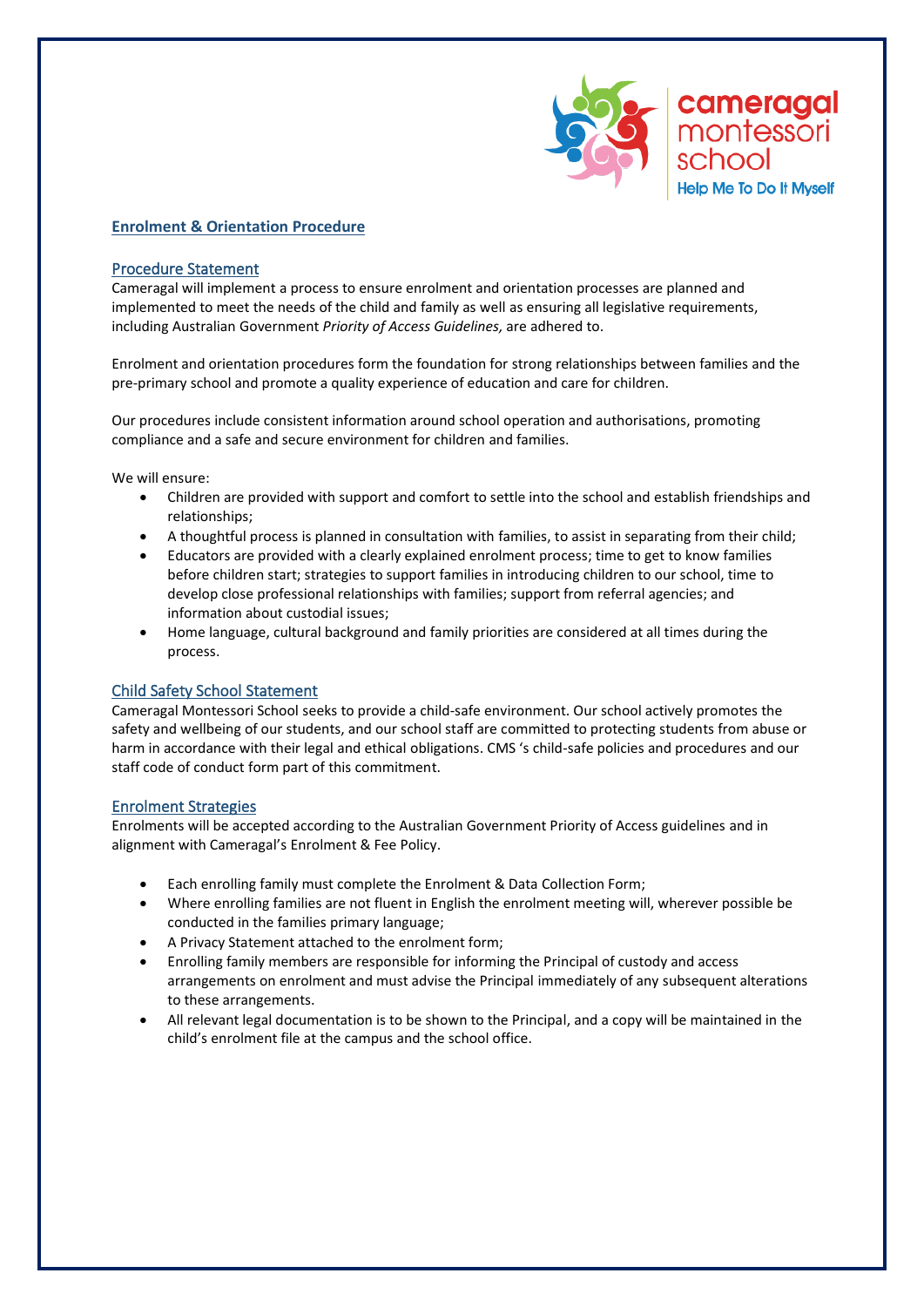# Orientation & Transition Strategies

The orientation and settling in period will consider and respect the needs of both families and children. Parents/guardians will be encouraged to remain with their child when delivering and collecting them for as long a period as the parent/guardian and/or educator feels may be necessary to ensure the child's wellbeing.

We will always consider the feelings and time constraints that families may have regarding participating in orientation processes and aim to make the experience a positive and welcoming introduction to the preprimary school.

Our school will provide options for orientation to the pre-primary classroom for families which include:

- Inviting new families to visit the pre-primary class with their child at times that suit them, to familiarise families with the pre-primary school before the child's attendance.
- Providing all new families with a conducted tour of the premises, which will include introductions to other educators, children and families, and that highlights specific policies and procedures that families need to know about our school.
- Ensuring each family has a copy of the Parent Handbook and an opportunity to have any questions answered.
- Supporting family members with the opportunity to stay with their child during the settling in process.
- Ensuring all new families are encouraged to share information about their child and any concerns, doubts, anxieties they may have regarding enrolling their child at the school.

### Staff Member responsible

#### Principal Authority/Responsible for:

- Ensure the pre-primary campuses operate in line with the Education and Care Services National Law and National Regulations 2011 concerning the delivery and collection of children at all times.
- Providing opportunities in consultation with the child's teacher for interested parties to attend the pre-primary classes during operational hours to observe the program and become familiar with the school before their child commencing the program.
- Ensuring the enrolment forms comply with the requirements of Regulations 160, 161, 162.
- Ensuring the enrolment records are stored in a safe and secure place and kept for three years after the last date on which the child was educated and cared. (CMS keeps relevant documents for 27 years).
- Ensuring the parents/guardians of a child attending the pre-primary class can enter the school at any time that the child is being educated and cared for, except where this may pose a risk to the safety of the children or staff, or conflict with any duty of the Approved Provider, Nominated Supervisor or staff under the Law (Regulation 157).
- Develop strategies with the child's teacher to assist new families to:
	- o Feel welcome to the pre-primary classroom;
	- o Become familiar with the school's policies and procedures;
	- o To develop and maintain a routine for saying goodbye to their child.
	- $\circ$  Ensure comfort and reassurance to children who are showing signs of distress when separating from family members.
	- $\circ$  Ensure information is shared with the parents/guardians regarding their child's progress concerning settling into the school.